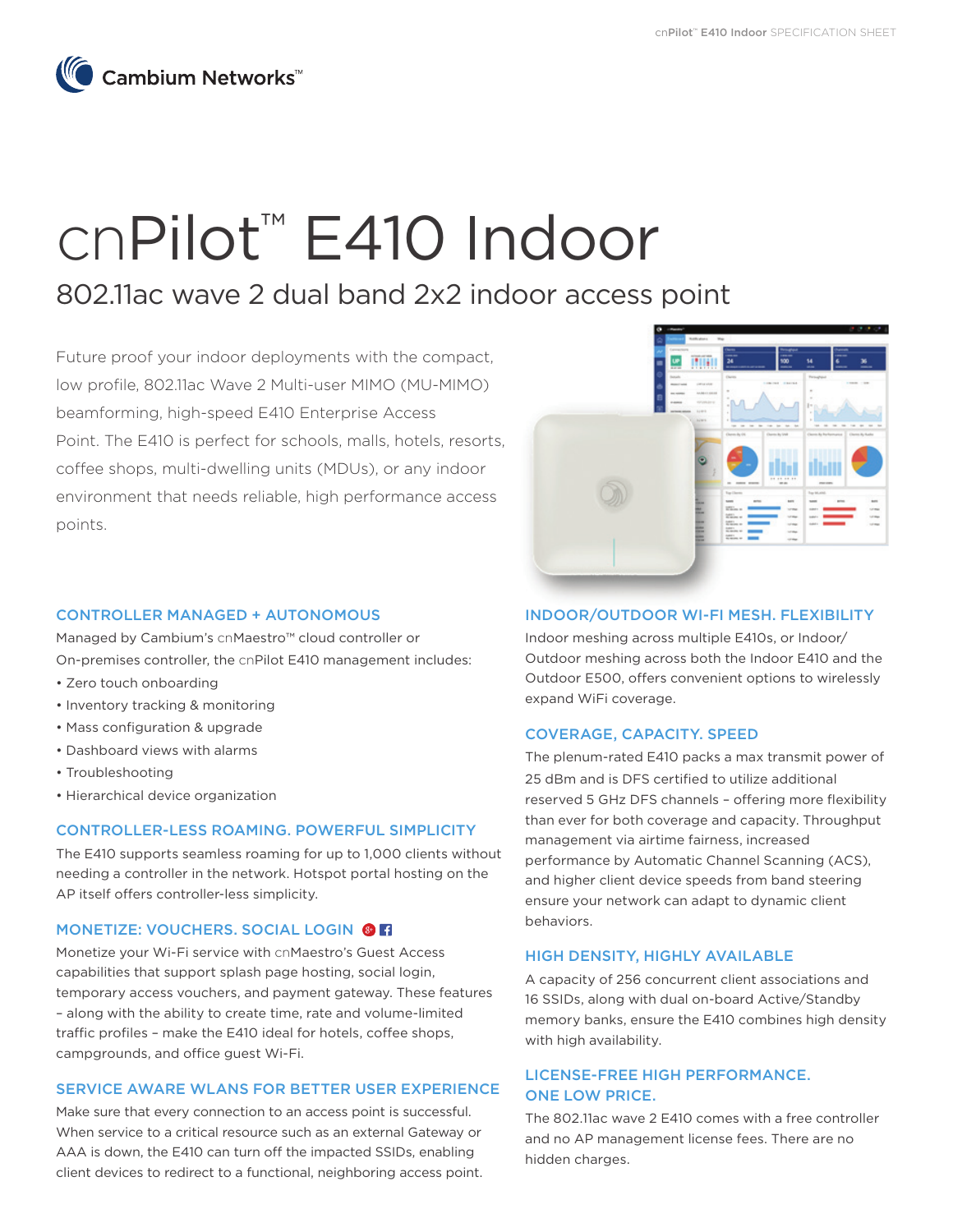### **SPECIFICATIONS**

#### ACCESS POINT SPECIFICATIONS

| Standards                 | IEEE 802.11a/b/g/n/ac Wave 2 Others: 802.11 h/d/r/u/w/                            |
|---------------------------|-----------------------------------------------------------------------------------|
| MIMO Streams              | 2x2 MIMO streams.                                                                 |
| Range                     | 180 m (650 Ft)                                                                    |
| <b>Concurrent Clients</b> | 256                                                                               |
| Max Data Rates            | 867 Mbps                                                                          |
| <b>SSID</b>               | 16 SSIDs across 2 radios                                                          |
| Antenna gain              | 4.55 dBi (2.4 GHz)/4.25 dBi (5 GHz)                                               |
| Multi-Hop Mesh            | Yes. Supported on Indoor & Outdoor access points.<br>Mesh auto-recovery supported |
| Polarization              | Dual-linear                                                                       |
| Antenna Coverage          | Omni (360°)                                                                       |

| <b>Ethernet Ports</b> | One (1) x 1 Gigabit Ethernet (10/100/1000 Mbps)                     |
|-----------------------|---------------------------------------------------------------------|
| Frequency bands       | 24 GHz: 2400-2484 MHz<br>5 GHz: 5150-5850 MHz with DFS band support |
| Power Supply          | Standard 802.3 af injector (supplied) or any PoE switch             |
| Power Consumed        | $13W$ (max)                                                         |
| Dimensions            | 170 x 170 x 41 mm (17 x 17 x 4.1 cm)                                |
| Weight                | 384grams (0.384kg)                                                  |
| Temperature           | $0^{\circ}$ C to +50 $^{\circ}$ C                                   |
| I FD                  | Single LED window with tri color (Amber, Blue, Green) display       |
| Max TX Power          | $+25$ dBm                                                           |
| Physical Lock         | Kensington key hole                                                 |

#### WI-FI FEATURES

| Controller modes                       | • Autonomous Controller-less operations (E.g.: roaming)<br>• Cloud Managed • On-premise virtualized controller                                                  |
|----------------------------------------|-----------------------------------------------------------------------------------------------------------------------------------------------------------------|
| Secure WI AN                           | WPA-TKIP, WPA2 AES, 802.1x<br>802.11w (Protected Management Frames)                                                                                             |
| Hotspot 2.0/Passpoint                  | Yes                                                                                                                                                             |
| Captive Portal/<br><b>Guest Access</b> | • cnMaestro Controller<br>• Stand-alone AP based • Redirection to external RADIUS Server<br>• Active Directory Integration                                      |
| Authentication                         | Secure Web page, RADIUS based 802.1x including EAP-SIM/AKA,<br>EAP-PEAP. EAP-TTLS, and EAP-TLS<br>MAC authentication (local database or External RADIUS server) |
| Accounting                             | Yes. Supports RADIUS based accounting to multiple AAAs                                                                                                          |
| Scheduled SSID                         | Turn SSID ON/OFF on a daily/weekly/time of day basis                                                                                                            |
| <b>VLAN</b>                            | Dynamic VLAN assignment from RADIUS server.<br>VLAN per SSID per user, VLAN load balancing                                                                      |
| Data Limiting                          | Dynamic rate limiting of client traffic per SSID & per client                                                                                                   |
| Subscriber QoS                         | <b>WMM</b>                                                                                                                                                      |
| Client Isolation                       | Yes                                                                                                                                                             |
| Controller-Less<br>Fast Roaming        | Yes. 802.11r, Opportunistic Key Caching supports Enhanced roaming<br>Disconnect for sticky clients                                                              |
| Airtime Fairness                       | Yes                                                                                                                                                             |
| Meshing                                | Multi-hop meshing supported (3)                                                                                                                                 |

| <b>ACS: Automatic</b><br><b>Channel Selection</b> | Yes. Set at start or run periodically                                                                                                                                                                             |
|---------------------------------------------------|-------------------------------------------------------------------------------------------------------------------------------------------------------------------------------------------------------------------|
| <b>NAT</b>                                        | Yes                                                                                                                                                                                                               |
| <b>DHCP Server</b>                                | Yes                                                                                                                                                                                                               |
| Firewall                                          | Yes. NAT logging                                                                                                                                                                                                  |
| ACL, DNS-ACL                                      | Yes. L2, L3 or DNS based access control                                                                                                                                                                           |
| <b>Band Steering</b><br><b>Band Balancing</b>     | Yes                                                                                                                                                                                                               |
| Airtime Fairness                                  | Yes                                                                                                                                                                                                               |
| Tunneling                                         | $\cdot$ L2TP<br>$\cdot$ L <sub>20</sub> GRE<br>$\cdot$ PPP $oF$                                                                                                                                                   |
| Tools                                             | • Packet capture<br>• IP connectivity<br>• Wi-Fi analyzer<br>· Wireless Sniffer<br>• Tech support (logs)                                                                                                          |
| Services                                          | cnPilot's critical resource service<br>NTP server config<br>Syslog servers<br>awareness feature reacts to the<br>SNMP traps support<br>health of an external Gateway<br>or AAA and turns SSID ON/OFF<br>DNS proxy |
| APIs                                              | Presence Locationing API                                                                                                                                                                                          |
| Certifications                                    | FCC, ETSI, CE<br>EN 60601-1-2 (Medical EMC)<br>UL2043 Plenum rated                                                                                                                                                |

#### cnMAESTRO WI-FI CONTROLLER

| Cloud & On-Premises                | Available in the Cloud or as a downloadable VMware® image<br>(On-premises)                                                                                                                     |
|------------------------------------|------------------------------------------------------------------------------------------------------------------------------------------------------------------------------------------------|
| Common Manager                     | Manage both cnPilot and Cambium's ePMP and PMP 450 radios                                                                                                                                      |
| Troubleshooting                    | Single screen wireless view, showing Wireless backhaul, Access<br>point & clients                                                                                                              |
| <b>Frictionless</b><br>On-Boarding | Secure large scale bulk onboarding<br>Zero touch bulk configuration and provisioning                                                                                                           |
| Device Inventory                   | Inventory tracking and reporting                                                                                                                                                               |
| Monitoring                         | Insightful status monitoring; rich visibility to device lifecycle<br>Alarms and events management - Critical/Major/Minor<br>Statistics graphs and table display<br>Alarm traffic light display |

| Key Stats Monitoring | 7 day historic stats                                                                 |
|----------------------|--------------------------------------------------------------------------------------|
| Portal Hosting       | Setup Hotspot portals segmented by SSIDs                                             |
| Voucher              | Time and Rate limited Guest access portals with Vouchers for 1,000<br>client devices |
| Social Login         | Facebook, Google                                                                     |
| Site Grouping        | Group sets access points for convenient management                                   |
| Client Insight       | Shows client history with aggregate client manufacturer views                        |
| Multiple Admins      | Multiple admin provisioning per account                                              |
| Software Upgrade     | Ability to upgrade multiple WiFi devices at a time                                   |